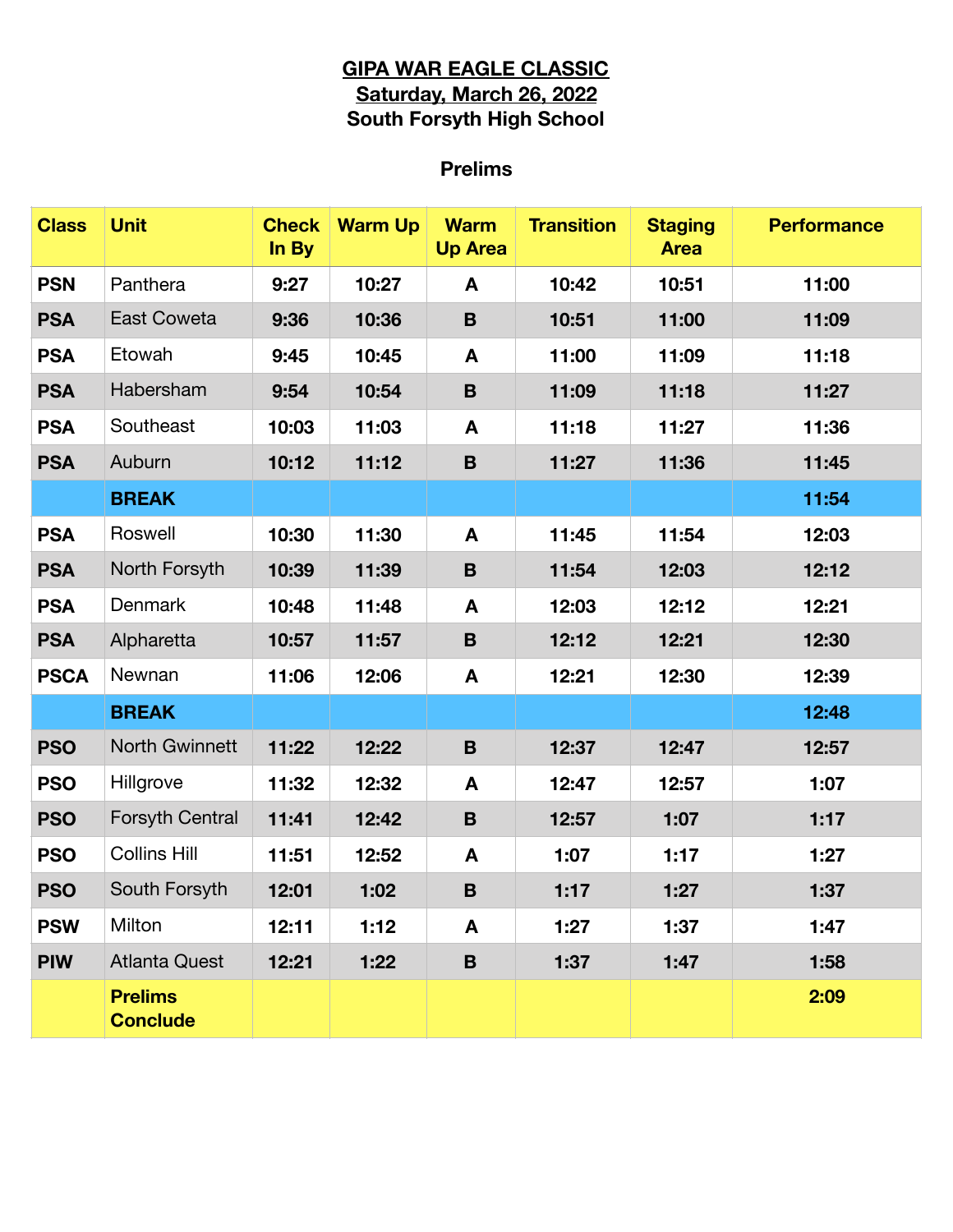# **Critique**

| 3:00 | Panthera       | East Coweta            | Etowah              | Habersham             |
|------|----------------|------------------------|---------------------|-----------------------|
| 3:12 | Southeast      | Auburn                 | Roswell             | North Forsyth         |
| 3:24 | <b>Denmark</b> | Alpharetta             | Newnan              | <b>North Gwinnett</b> |
| 3:36 | Hillgrove      | <b>Forsyth Central</b> | <b>Collins Hill</b> | South Forsyth         |
| 3:48 | Milton         | <b>Atlanta Quest</b>   |                     |                       |